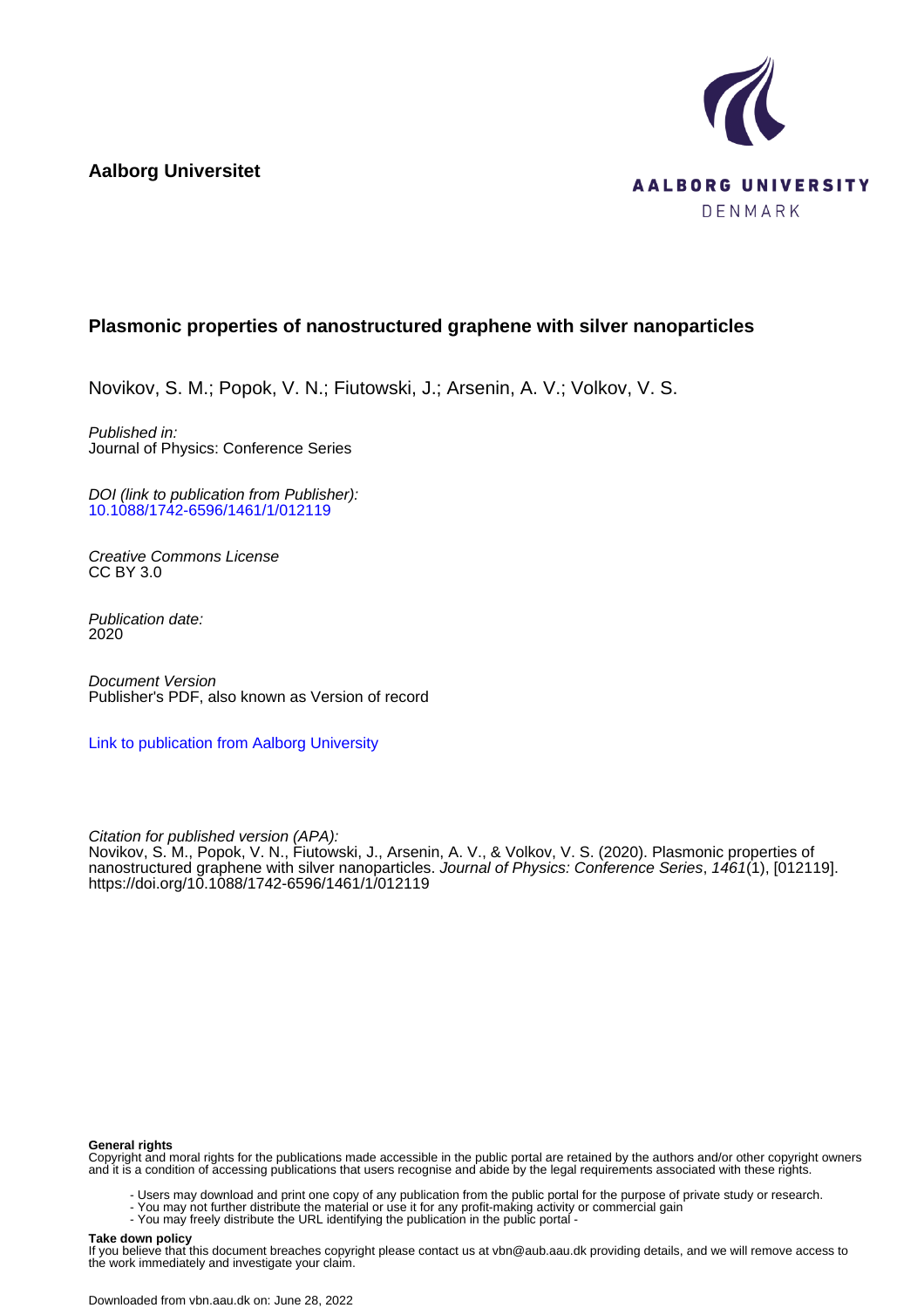## **PAPER • OPEN ACCESS**

# Plasmonic properties of nanostructured graphene with silver nanoparticles

To cite this article: S M Novikov et al 2020 J. Phys.: Conf. Ser. **1461** 012119

View the [article online](https://doi.org/10.1088/1742-6596/1461/1/012119) for updates and enhancements.



# **IOP ebooks**™

Bringing together innovative digital publishing with leading authors from the global scientific community.

Start exploring the collection-download the first chapter of every title for free.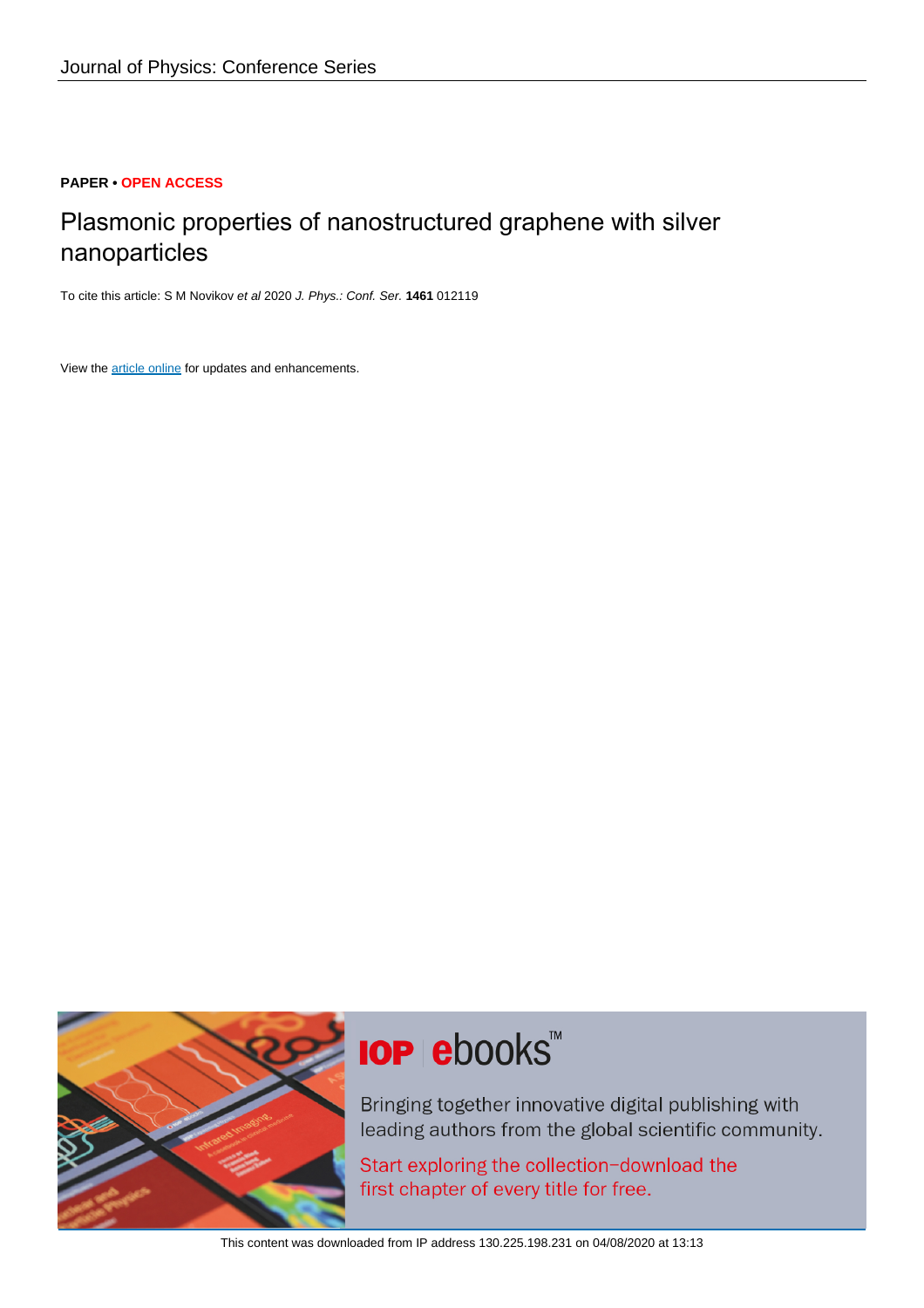# **Plasmonic properties of nanostructured graphene with silver nanoparticles**

 $\mathbf{S} \mathbf{M}$  Novikov<sup>1</sup>,  $\mathbf{V} \mathbf{N}$  Popok $^2$ ,  $\mathbf{J}$  Fiutowski $^3, \mathbf{A} \mathbf{V}$  Arsenin $^1$  and  $\mathbf{V} \mathbf{S}$  Volkov $^{1,4}$ 

<sup>1</sup>Center for Photonics and 2D Materials, Moscow Institute of Physics and Technology, Dolgoprudny 141700, Russia

IOP Publishing

2 Department of Materials and Production, Aalborg University, Skjernvej 4A, 9220 Aalborg, Denmark

3 Mads Clausen Institute, University of Southern Denmark, NanoSYD, Alsion 2 DK-6400 Sønderborg, Denmark

4 SDU Nano Optics Mads Clausen Institute University of Southern Denmark Campusvej 55, DK-5230, Odense, Denmark

#### Novikov.s@mipt.ru

**Abstract**. Ensembles of size-selected silver nanoparticles (NPs) deposited on nanostructured graphene using cluster beam technique are studied. Graphene is nanostructured by focused ion beam (FIB) to form arrays of holes. It is found that the deposited NPs are tended to collect in and around the holes in graphene. The graphene with NPs is covered by Rhodamine 6G and examined by Raman spectroscopy. It is shown that amount of so-called hot spots increases dramatically for the nanostructured graphene with Ag NPs in comparison with continuous graphene covered by the NPs at the same conditions. Hereby, combining 2D material, FIB and cluster beam deposition techniques allows to form nanostructured surfaces with advanced plasmonic properties to be applied in sensor technologies and surface enhanced Raman scattering.

#### 1. **Introduction**

Light interaction with nanostructures, especially those fabricated of noble (gold, silver) metals, gives rise to various fascinating optical phenomena [1]. One of the current research directions in nano-optics is the development of metal nanostructures that efficiently interconvert propagating and localized surface plasmons and thereby facilitate the generation of strongly enhanced local electrical fields. [2]. Strong field enhancement (FE) is important for practical applications, for example, in sensing and in surface-enhanced Raman scattering (SERS) [3, 4]. Noble metal nanostructures are also very promising for the formation of surface plasmon resonators, which have demonstrated enormous enhancement of the fluorescence of quantum emitters, thus, facilitating the development of ultra-bright and stable singlephoton sources. Silver is one of the metals exhibiting excellent plasmonic properties that can be used in the above-mentioned applications [5-6]. There are many strategies for the fabrication of plasmonic structures using silver. Different approaches such as particle formation by evaporation or sputtering, high-fluency ion implantation, chemical and photo reduction, production from colloids *etc*. were suggested. Many of them allow formation of nanomaterials with attractive efficiency. However, rapid sulfidisation of silver in ambient atmosphere dramatically decreases all bonuses of this metal [7, 8] and

Content from this work may be used under the terms of theCreative Commons Attribution 3.0 licence. Any further distribution of this work must maintain attribution to the author(s) and the title of the work, journal citation and DOI. Published under licence by IOP Publishing Ltd 1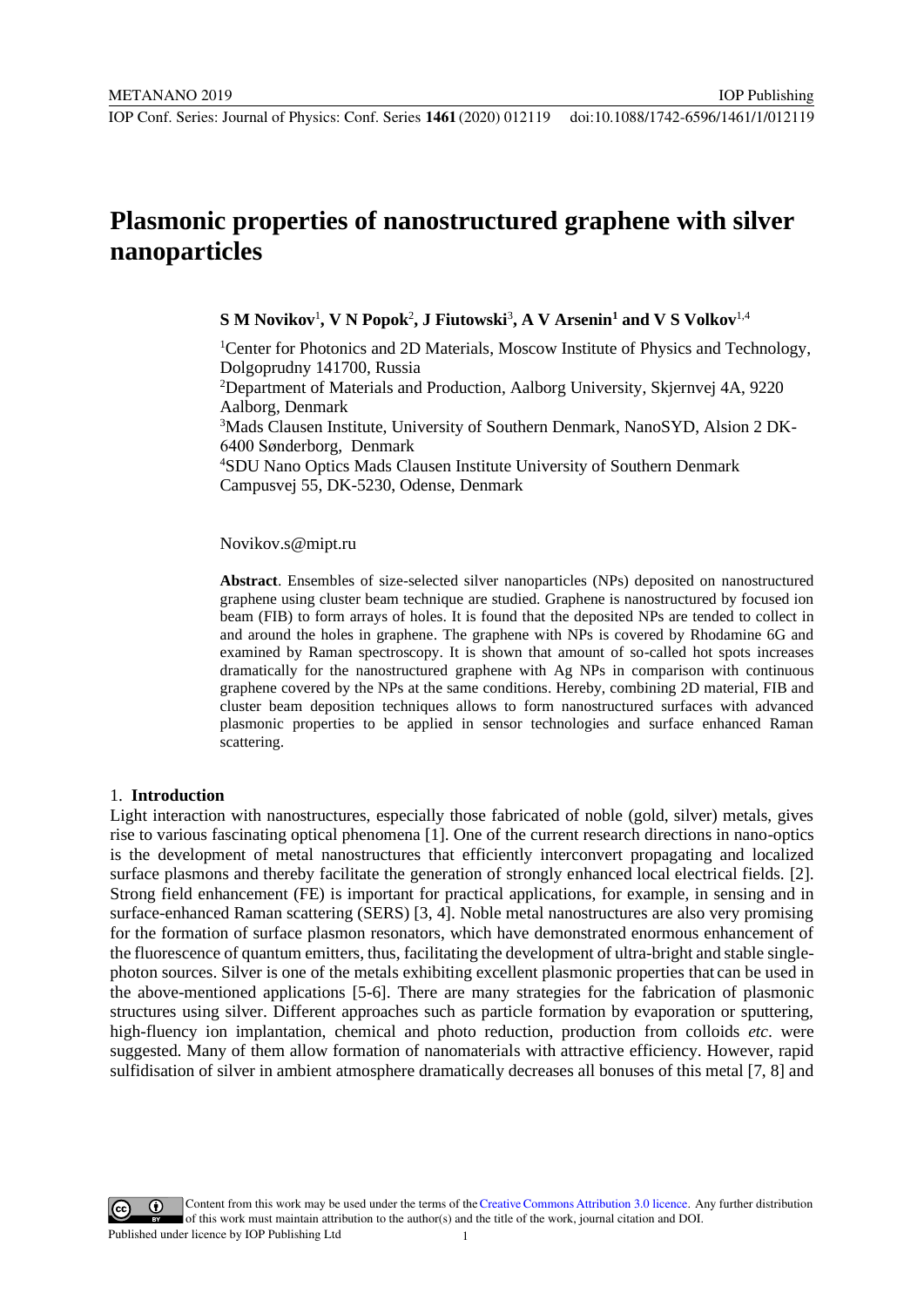IOP Conf. Series: Journal of Physics: Conf. Series **1461** (2020) 012119 doi:10.1088/1742-6596/1461/1/012119

causes complications in terms of practical applications. Recently, it has been shown that metal nanoparticles (NPs) formed by gas aggregation in vacuum [9] and collimated into cluster beams for deposition are monocrystalline, thus, exhibiting great stability of plasmonic properties ensuring strong FE on long time scale (plasmon band intensity decreases only for about 20% after 30 days in ambient atmosphere) [10, 11]. Cluster beam deposition allows to control size and surface coverage of NPs but making arrays of NPs requires combining the cluster technique with other methods. Recently, it has been shown that electron beam lithography can be one of those [12]. In this work, we form arrays of holes in graphene by focused ion beam (FIB) and show that the deposited NPs predominately collect in these holes or around them, thus, allowing to create periodic areas with enhance surface coverage of NPs, i.e. periodic plasmonic (hot) spots. Formation of such arrays of hot spots gives rise of SERS signal intensity near 6-7 times in comparison with randomly deposited NPs. We anticipate that the obtained results are very promising for further manipulation of NPs and their application in SERS, e.g. for single molecule spectroscopy.

## **2. Nanostructured surface with Ag NPs**

The PVD grown graphene was transferred on the Si substrate using standard procedure. The quality of graphene monolayer was assessed by Raman spectroscopy. The arrays of holes were formed in graphene by FIB. The radius of holes is ~80 nm, the period is 160 nm. The size-selected (approximately 15 nm in diameter) silver NPs were produced and deposited on graphene utilizing magnetron sputtering cluster apparatus (MaSCA) [13]. Figure 1 shows SEM images of the fabricated samples. One can see that the particles on flat graphene (Figure 1a) are located randomly, while in the case of nanostructured graphene (Figure 1b) NPs are tended to collect diffuse towards the nearest holes where they became trapped by defects. This type of behavior is well known from earlier experiments of cluster deposition on graphite surfaces [14].



**Figure 1***.* SEM images of silver NPs a) randomly deposited on continuous graphene and b) on graphene with hole arrays.

### **3. SERS characterizations**

In order to estimate applicability of the samples for SERS, the Raman measurements are performed. We used Horiba LabRAM HR Evolution confocal Raman microscope. The measurements are conducted with a visible laser light ( $\lambda = 632.8$  nm) at incident power ~0.35 mW, integration time 0.5 sec and 100×/N.A.=0.90 microscope objective. The measurements are carried out on the sample kept in ambient atmosphere for 14 days after the fabrication. Sample is covered by  $10^{-6}$  M solution of Rhodamine 6G in ethanol and dried under ambient conditions. The typical SERS images and spectra obtained from the continuous graphene with Ag NPs and nanostructured one with Ag NPs are shown in Figure 2. Spectra in Figure 2 (a) demonstrate considerably higher intensities for the case of nanostructured surfaces.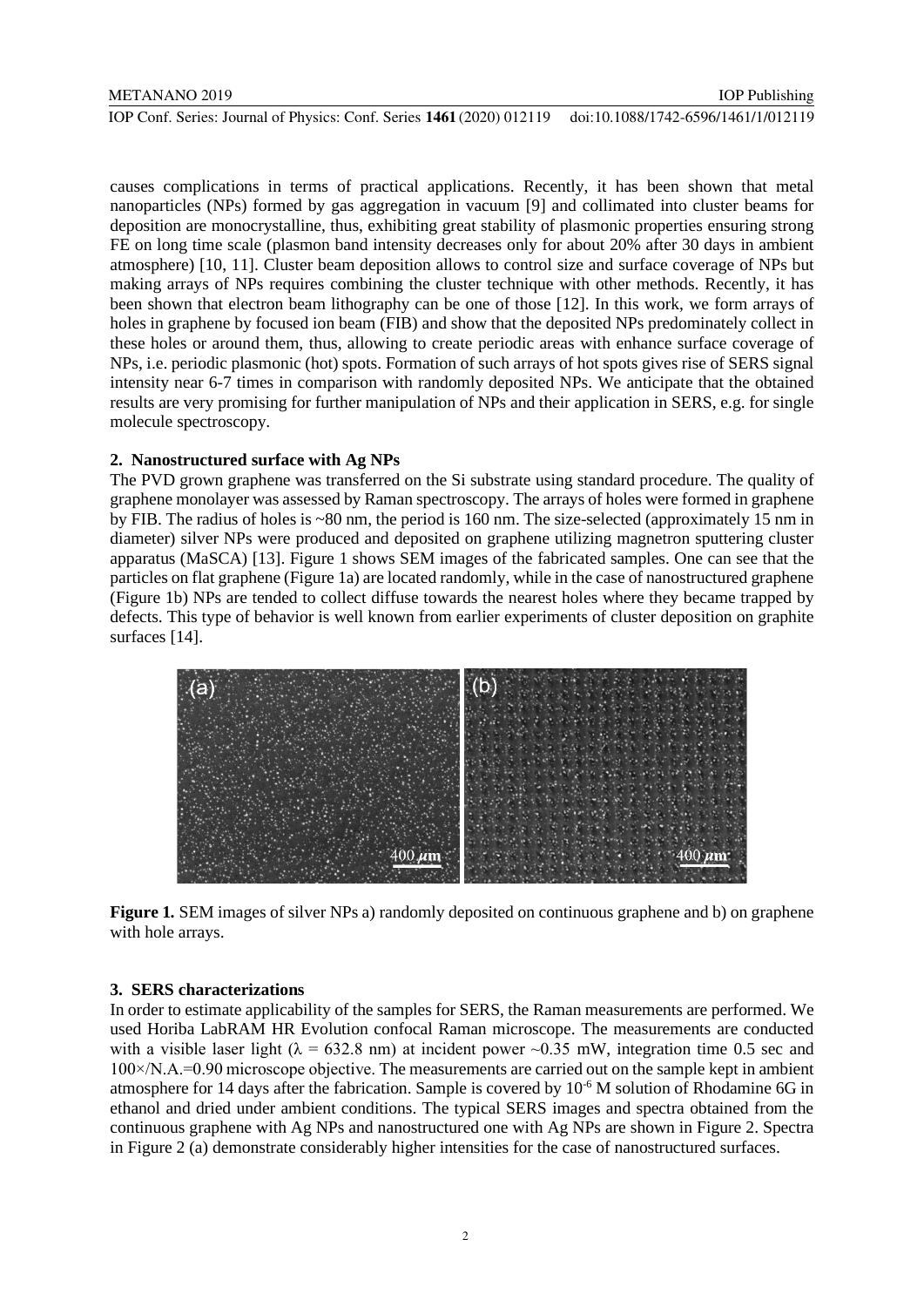IOP Conf. Series: Journal of Physics: Conf. Series **1461** (2020) 012119 doi:10.1088/1742-6596/1461/1/012119



**Figure 2***.* a) Average Raman spectra obtained from continuous and nanostructured graphene with NPs, b) Raman spectra from the points indicated by the arrows in the inserted figure. P1 – point out of array, P2 – hot spot from the array.

SERS images show rather homogeneous signal distribution across the continuous graphene surface with Ag NPs except a few fluctuations in intensity related to NP aggregation around surface defects of graphene. On the nanostructured surfaces, an increase of the SERS signals has a relatively simple explanation. Due to weak interaction between the silver NPs and graphene, the particles can diffuse across the surface [15] until they meet trapping centers, which are hole edges in our case. Thus, around the holes, the clusters make aggregates, i.e. these are the areas with increased NP coverage (see Figure. 1b) forming densely packed hot spots (in assumption that every individual Ag NP represents a hot spot) producing enhanced local field on interaction with the laser light. To compare a signal increase in SERS, with that in ordinary Raman keeping the same experimental parameters, the analytical enhancement factor (EF expression) is used [16]. The average EF is estimated to be  $\sim 0.47 \times 10^5$  for the continuous graphene with NPs and  $\sim 2.82 \times 10^5$ , for the nanostructured surface, respectively. We would like to stress that in this case we have used non-resonant dye for our laser, whereas for resonant cases the enhancement estimation would be near one order of magnitude higher. Considering the high stability of plasmonic properties of our silver NPs, the fabricated nanostructured systems can be interesting for the sensor technologies and SERS applications.

#### **Acknowledgments**

This research was funded by Russian Science Foundation, grant number 18-19-00684. We thank the Shared Facilities Center of the Moscow Institute of Physics and Technology (grant no. RFMEFI59417X0014) for the use of their equipment.

#### **References**

[1] Gramotnev D K, Bozhevolnyi S I 2010 *Nat. Photon.* **4** 83.

[2] Maier S. *Plasmonics: Fundamentals and Applications.* Springer 2007 New York.

[3] Beermann J, Novikov S M, Albrektsen O, Nielsen M G, Bozhevolnyi S I 2009 *J. Opt. Soc. Am. B.* **26** 2370.

[4] Samal A K, Polavarapu L, Rodal-Cedeira S, Liz-Marzán L M, Pérez-Juste J, Pastoriza-Santos I 2013 *Langmuir* **29** 15076.

[5] Brazhe N A, Evlyukhin A B, Goodilin E A, Semenova A A, Novikov S M, Bozhevolnyi S I, Chichkov B N, Sarycheva A S, Baizhumanov A A, Nikelshparg E I, Deev L I, Maksimov E G, Maksimov G V, Sosnovtseva O 2015 *Sci. Rep*. **5** 13793.

[6] Vishnupriya S, Chaudhari K, Jagannathan R, Pradeep R. 2013 *Part. Part. Syst. Char*. **30** 1056. [7] Cao W, Elsayed-Ali H E 2009 *Mater. Lett*. **63** 2263.